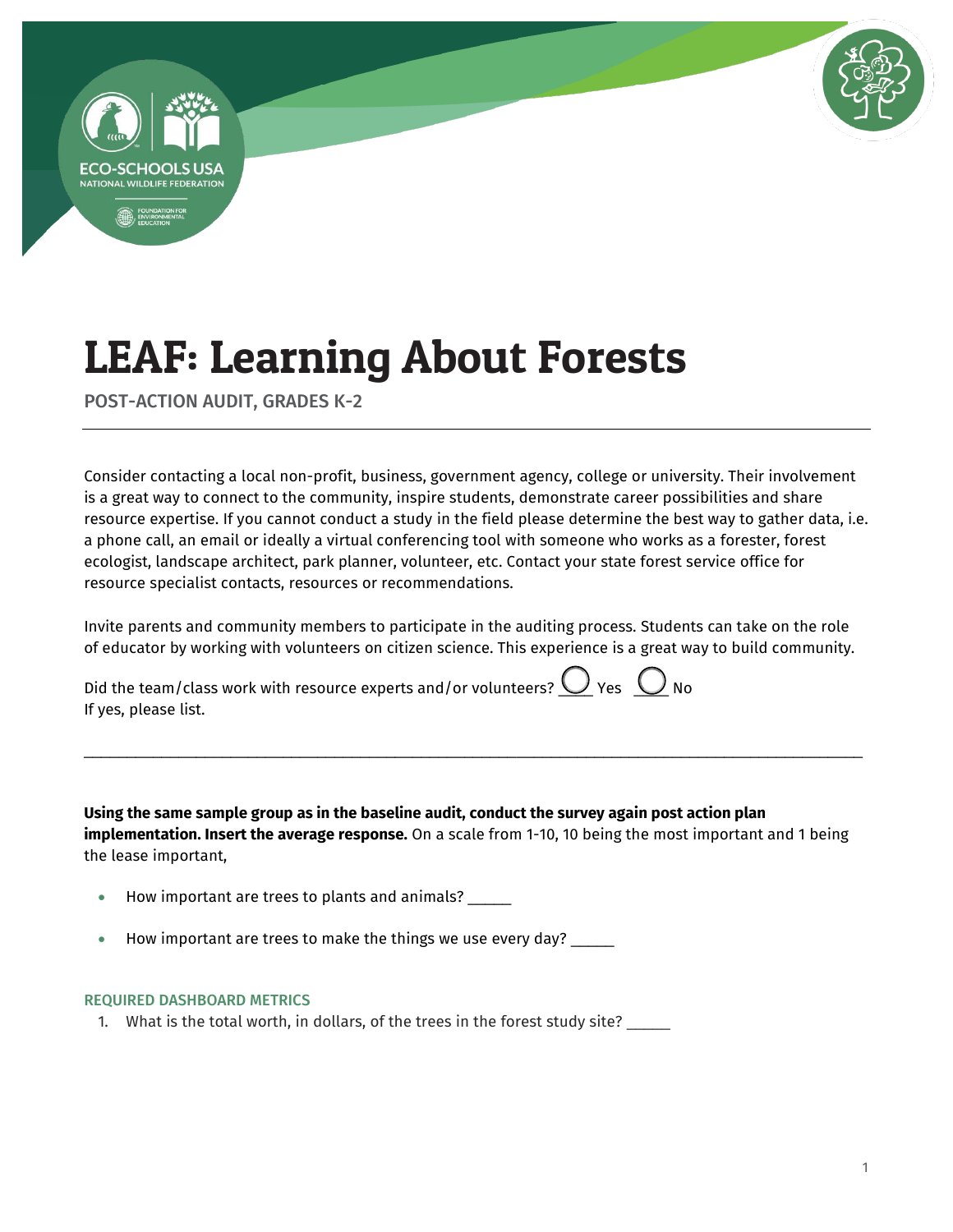

POST-ACTION AUDIT, GRADES K-2



### TABLE 1. DEFINING THE STUDY SITE

| 1. | Confirm the GPS coordinates for your study site, by<br>comparing them to the coordinates in the baseline<br>audit. Use you smartphone's GPS or go to:<br>https://www.whatsmygps.com to find the<br>coordinates. |                                                                                                      |
|----|-----------------------------------------------------------------------------------------------------------------------------------------------------------------------------------------------------------------|------------------------------------------------------------------------------------------------------|
| 2. | How many trees are in the forest study site?                                                                                                                                                                    | A few (less than 5)<br>Some (between 6 and 12)<br>Many (more than 12)<br>Exact number if known _____ |
| 3. | If there are dead trees on the study site, count the<br>number of standing fallen dead trees.                                                                                                                   | N/A<br>Standing dead trees (snags)<br>Fallen dead trees (logs)                                       |
|    | 4. Look at the trees in the study site. Are the trees all<br>the same or do they look different?                                                                                                                | All trees are the same.<br>All trees are different.<br>Some are the same and some are different.     |
|    | 5. How is land used surrounding the study site?<br>Check all that apply.                                                                                                                                        | $\bigcirc$ Neighborhoods $\bigcirc$ Parks/Public Green Space<br>Businesses<br>Undeveloped Land       |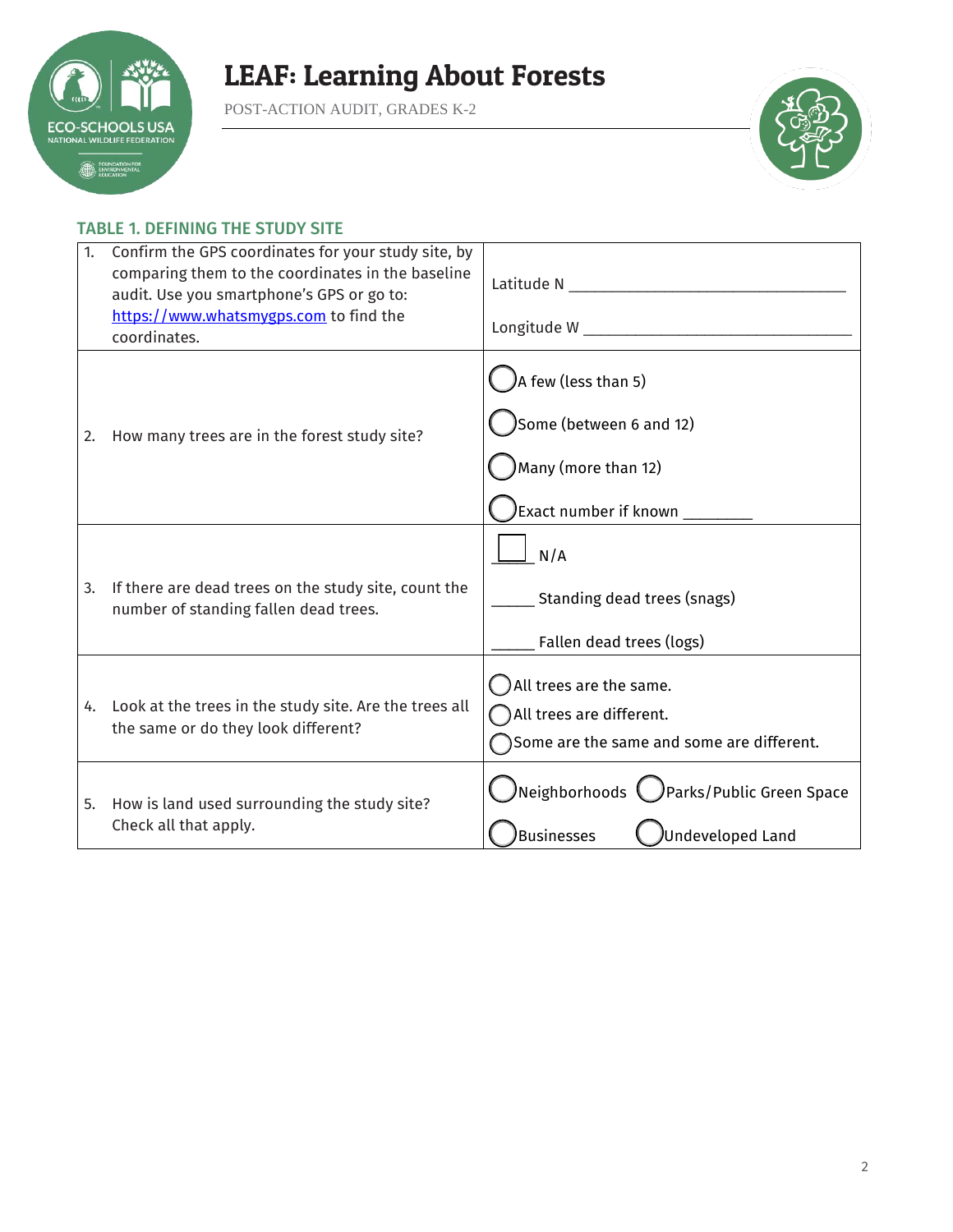

POST-ACTION AUDIT, GRADES K-2



#### CHART 1. TREE SPECIES DATA

Reassess the trees from the baseline audit and complete Chart 1. Some of this data will be needed for Table 6. As a reminders, refer to the Forest Study Site Measurement Guide for instructions on proper measurement techniques for trees.

| <b>Tree Species</b>         | Deciduous (D) or<br>Evergreen (E) | Age<br><b>Sprout, Seedling,</b><br><b>Mature, or Snag</b> | <b>Tree Height</b><br>in Feet | <b>Tree Diameter</b><br>(DBH) in Inches |
|-----------------------------|-----------------------------------|-----------------------------------------------------------|-------------------------------|-----------------------------------------|
| <b>Example: Sugar Maple</b> | D                                 | <b>Mature</b>                                             | 17                            | 28                                      |
| #1                          |                                   |                                                           |                               |                                         |
| #2                          |                                   |                                                           |                               |                                         |
| #3                          |                                   |                                                           |                               |                                         |

#### **Think about the following questions as you summarize the information in Table and Chart 1.**

- 1. How have the trees changed in the study site since the baseline observations?
- 2. Are there more trees in the study site now than when students first made observations?
- 3. Have students measurement skills improved?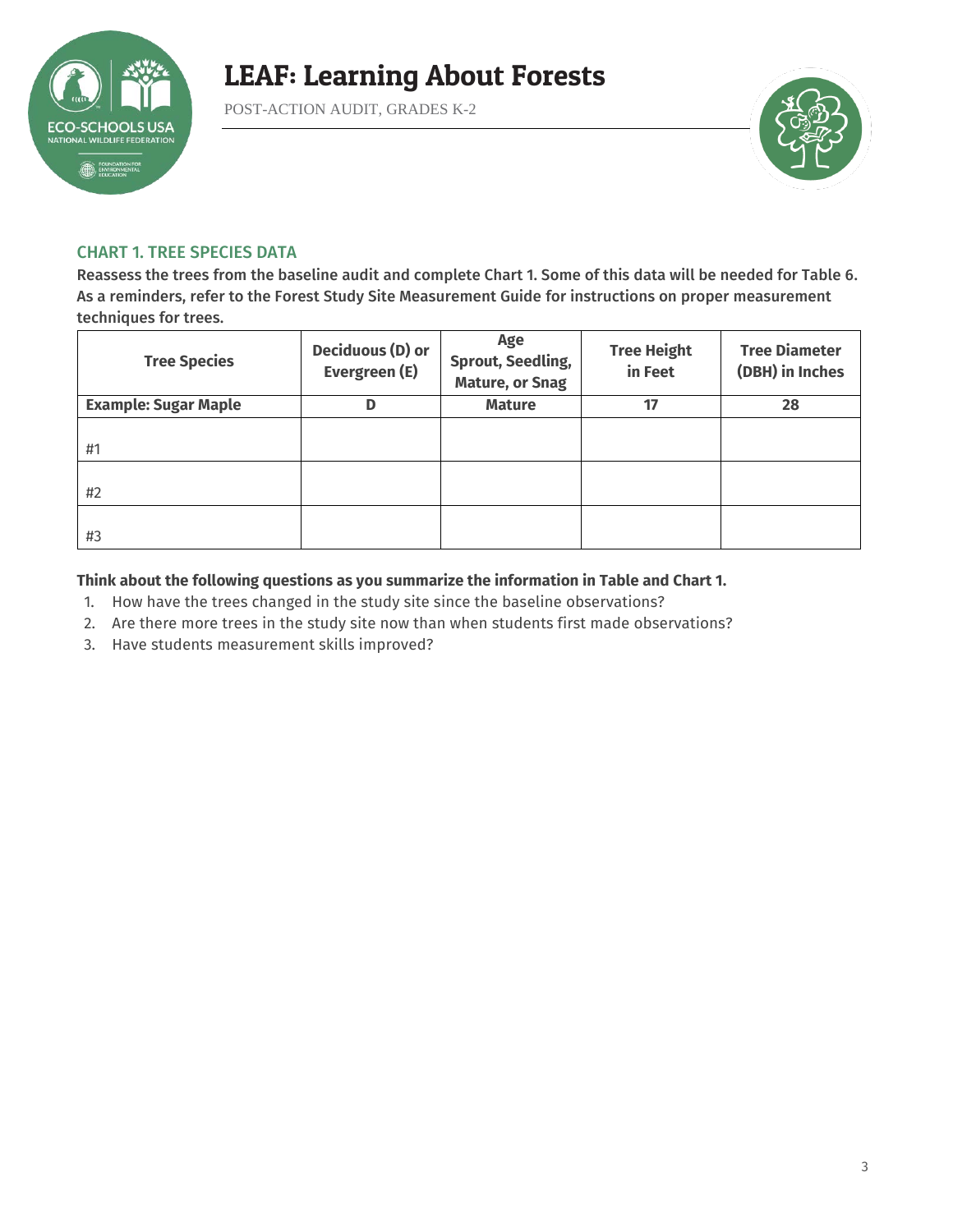

POST-ACTION AUDIT, GRADES K-2



#### TABLE 2. WEATHER

| 1. | Identify the season during which data is being collected.                           | $\mathsf{Summer} \big( \big)$<br>) Fall<br>Spring<br>Winter                                                                                       |
|----|-------------------------------------------------------------------------------------|---------------------------------------------------------------------------------------------------------------------------------------------------|
| 2. | What is the temperature at the study site today?                                    | $\circ$ F                                                                                                                                         |
| 3. | What is the weather like outside at the study site today?                           | $\Box$ sunny $\Box$ rainy $\Box$ windy<br>$\Box$ cloudy $\Box$ snowy $\Box$ foggy<br>partly sunny/cloudy<br>hazy from pollution or fires<br>other |
| 4. | Is the weather the same or different than when the baseline<br>audit was conducted? | Different<br>)Same                                                                                                                                |

#### **Think about the following question as you summarize the data in Table 2.**

1. Explain any weather impacts to trees observed by students between the baseline and post-action audit or between audit years.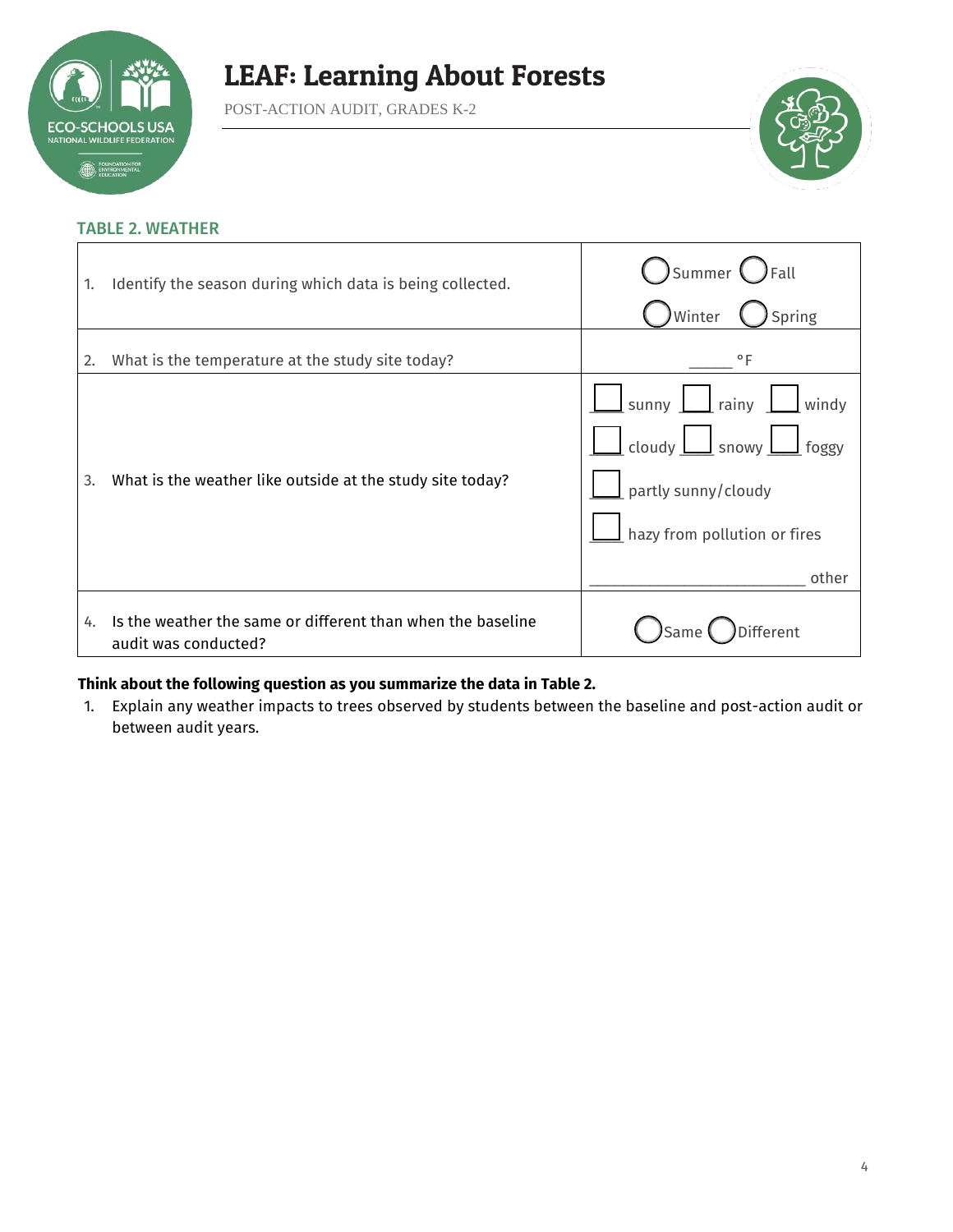

POST-ACTION AUDIT, GRADES K-2



#### TABLE 3. WATER QUALITY

| 1. | Did the team/class conduct water quality tests in<br>the baseline audit? If yes, conduct the following<br>water quality tests.                                                                                   |                                                                                  |
|----|------------------------------------------------------------------------------------------------------------------------------------------------------------------------------------------------------------------|----------------------------------------------------------------------------------|
| 2. | What type of water is observed?<br>*Seasonal pools of water are called vernal pools<br>and are pools of standing water only in the<br>spring. These pools are important nurseries for<br>many amphibian species. | seasonal pool*<br>permanent pooling water<br>flowing water (stream, creek, etc.) |
| 3. | As a team/class write five words to describe the<br>appearance of the water source.                                                                                                                              |                                                                                  |
| 4. | pH (strips or probe)                                                                                                                                                                                             | Temperature (thermometer or probe)<br>5.                                         |
|    | Test 1 ______ pH Level                                                                                                                                                                                           | Test 1 ºF                                                                        |
|    | Test 2 ______ pH Level                                                                                                                                                                                           | Test $2 \_\_\_$ °F                                                               |
|    | Test 3 _______ pH Level                                                                                                                                                                                          | Test 3 ºF                                                                        |
|    | )Neutral<br>)Basic<br>Acidic                                                                                                                                                                                     |                                                                                  |

### **Think about the following questions as you summarize the data in Table 3.**

- 1. Review why it is important to observe and test water quality near tree systems?
- 2. Did the appearance of the water source look different from the baseline audit? If the appearance is different then why might the water appear different?
- 3. Were pH and/or temperature the same or different from the baseline audit? Why or why not?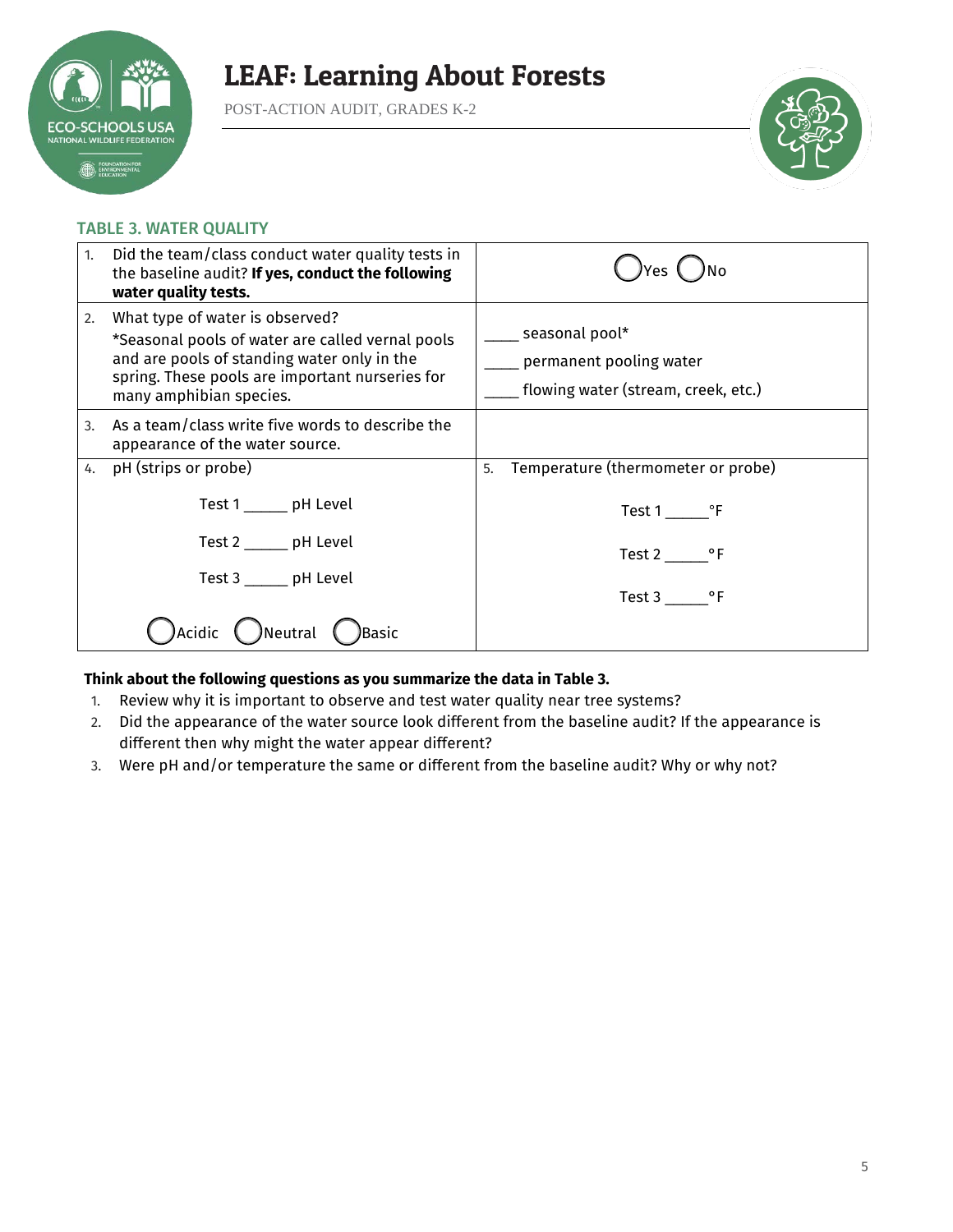

POST-ACTION AUDIT, GRADES K-2



### TABLE 4. SOIL QUALITY

| Soil Temperature - 10 cm measurement<br>1.<br>$\circ$ F<br>$^{\circ}$ F<br>$\circ$ F                                                                                                                         |               |                                                                                                                                    |
|--------------------------------------------------------------------------------------------------------------------------------------------------------------------------------------------------------------|---------------|------------------------------------------------------------------------------------------------------------------------------------|
| Soil Consistence<br>2.                                                                                                                                                                                       | Soil pH<br>3. |                                                                                                                                    |
| $\vert$ hard $\vert$ $\vert$ loose $\vert$ $\vert$ plastic and sticky<br>firm (in between hard and loose)                                                                                                    |               | Test 1 _______ pH Level<br>Test 2 _______ pH Level<br>Test 3 ______ pH Level<br>$\bigcap$ Acidic $\bigcap$ Neutral $\bigcap$ Basic |
| Use a soil tube to take soil sample. Observe and<br>describe the sample using the senses. Do not taste<br>the soil. Describe how the soil looks, feels and<br>smells. Write five words to describe the soil. |               |                                                                                                                                    |

### **Think about the following questions as you summarize the data in Table 4.**

- 1. Review why it is important to observe and test soil quality around trees?
- 2. How has the soil changed, if at all, since the baseline audit? Or how have student's ability to make observations improved since the baseline audit?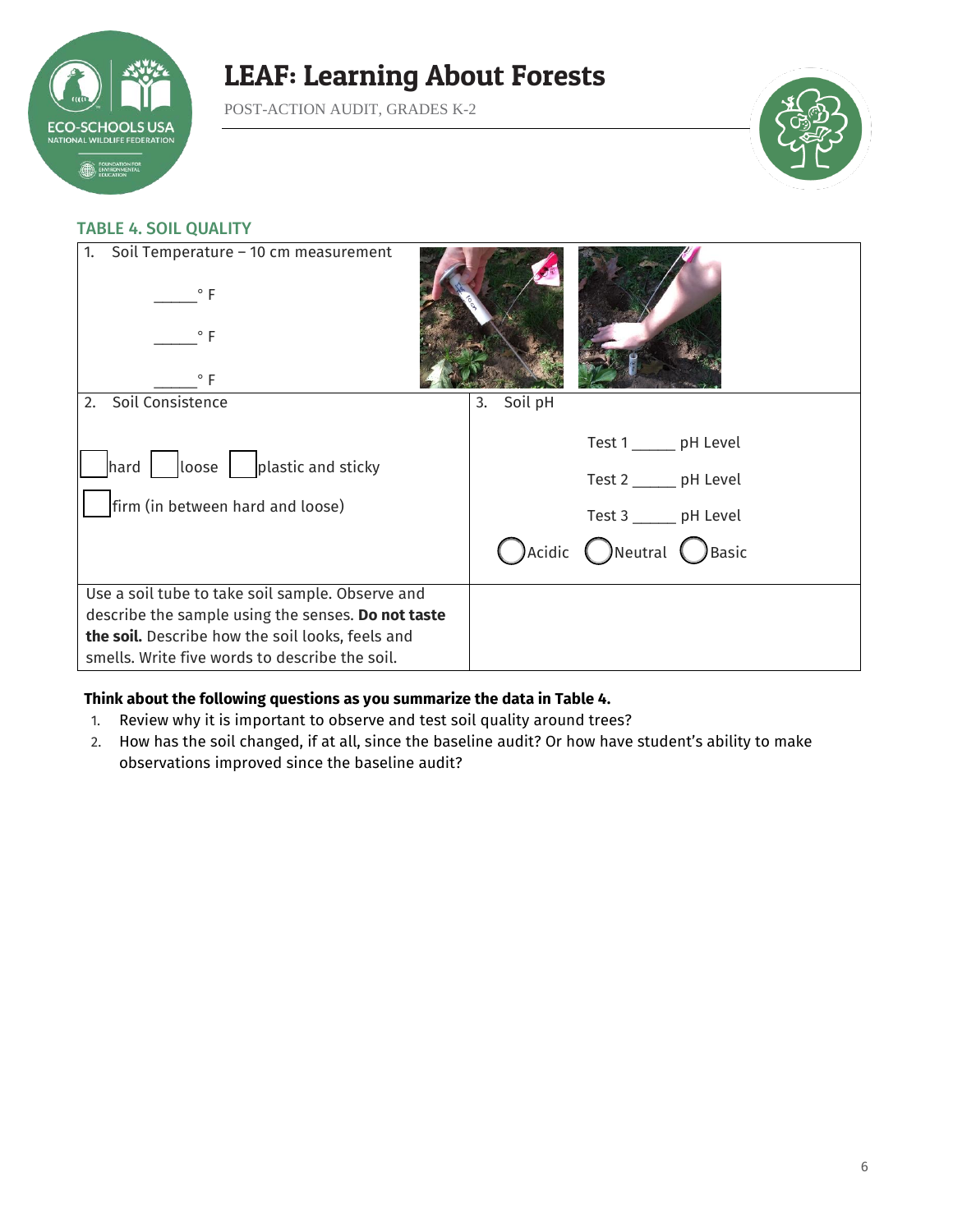

POST-ACTION AUDIT, GRADES K-2



#### TABLE 5. WILDLIFE - GENERAL

| 1. | Are there animals present at the forest study site?                                                                                 |                                                                                                                                            |
|----|-------------------------------------------------------------------------------------------------------------------------------------|--------------------------------------------------------------------------------------------------------------------------------------------|
| 2. | Did students see animals in the following families?<br>Check all that apply, then fill in Chart 2. Wildlife-Animal<br>Observations. | mammals<br>birds<br>insects<br>reptiles<br>amphibians                                                                                      |
| 3. | Besides the presence of an animal(s), what other evidence did<br>students observe at the study site? Check all that apply.          | feathers<br>nests<br>scat/poop<br>tracks<br>fur or hair<br>eggs<br>exoskeleton<br>chrysalis or cocoon<br>ground or tree dwellings<br>other |
| 4. | Did students observe other plant types, besides trees, at the<br>study site?                                                        |                                                                                                                                            |
| 5. | Did students see plants from the following groups? Check all that<br>apply, then fill in Chart 3. Wildlife-Plant Observations.      | bushes<br>grasses<br>wildflowers<br>ferns<br>other (fungi)<br>mosses                                                                       |

### **Think about the following questions as you summarize the information in Table 5.**

- 1. Are student's observations skills improved, meaning are students identifying more types of plants and animals? Are students able to identify them by name?
- 2. Describe one action the team/class took to improve wildlife habitat in the study site?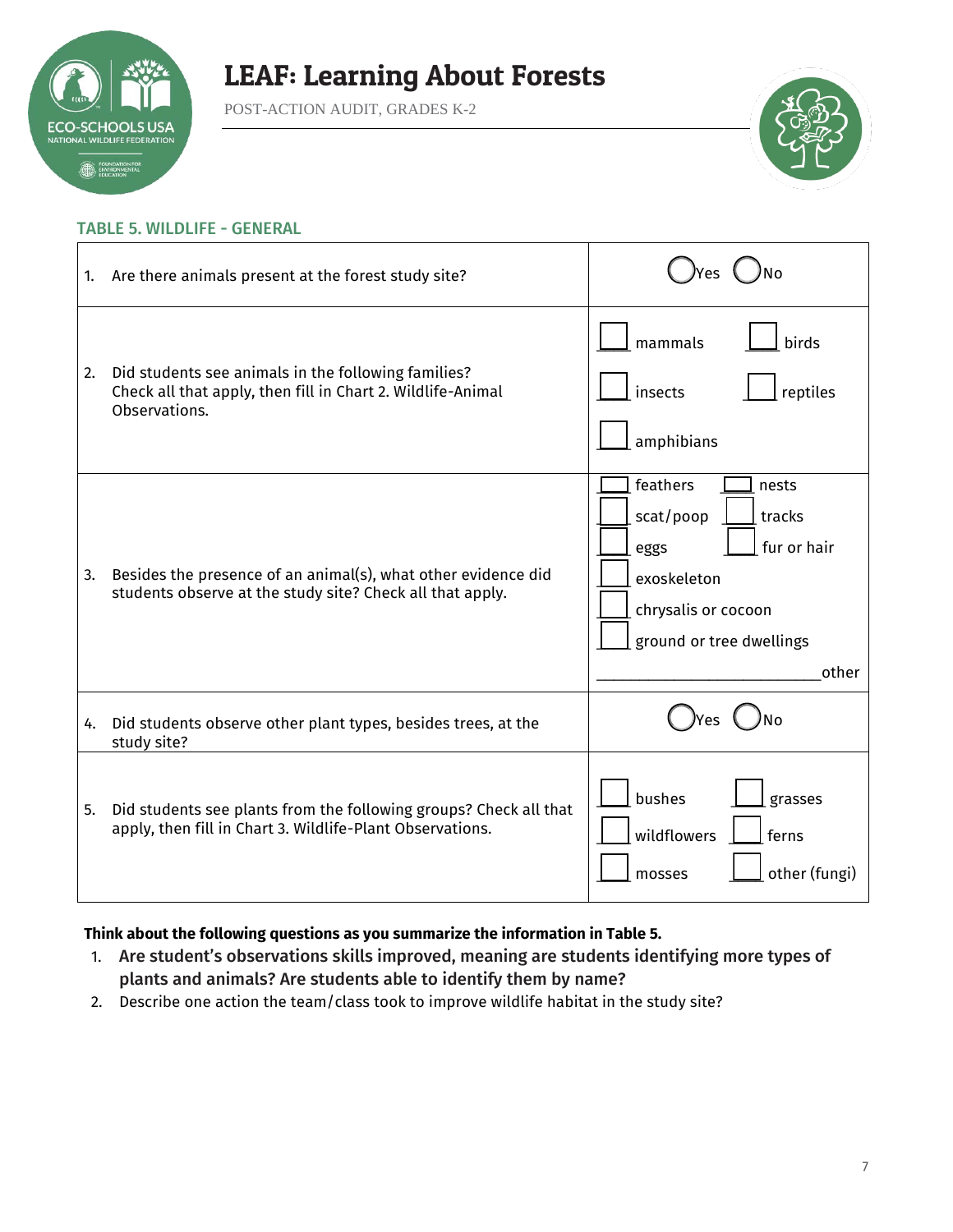

POST-ACTION AUDIT, GRADES K-2



### TABLE 6. TREE WORTH

Use the *i-Tree MyTree Calculator*, [https://mytree.itreetools.org/#/,](https://mytree.itreetools.org/#/) to collect the data below. Some data will be used as metrics for your school's Eco-Schools USA Dashboard.

Use the information from Chart 1 to begin populating the table below. Next input the requested data into the online calculator at i-T*ree MyTree Calculator*. If you would like to provide data for more trees or you would like to calculate multiple trees for a species, please enter the information into an Excel spreadsheet or other document and submit as evidence when applying for an Eco-Schools award.

| <b>Tree Species</b>                    | <b>Tree Diameter</b><br>in Inches (in.) | <b>Stormwater Runoff</b><br><b>Avoided in Gallons</b><br>(gal.) | <b>Annual Overall Tree</b><br>Benefit in Dollars (\$) |
|----------------------------------------|-----------------------------------------|-----------------------------------------------------------------|-------------------------------------------------------|
| <b>Example:</b><br><b>Single Maple</b> | $12 \overline{ }$                       | 203                                                             | \$2                                                   |
|                                        |                                         |                                                                 |                                                       |
|                                        |                                         |                                                                 |                                                       |
|                                        |                                         |                                                                 |                                                       |
|                                        |                                         |                                                                 |                                                       |
| <b>TOTALS</b>                          |                                         |                                                                 |                                                       |

### **Think about the following questions as you summarize the information in Table 6.**

- 1. Did students equate trees to a value other than products, such as paper, furniture, etc.?
- 2. Worth is not always defined by numbers or monetarily. How have trees been valued in cultures native to the area? What spiritual, healing or familial value did/do trees have?
- 3. What are 1-2 local, state or national tree campaigns teams/students can support?